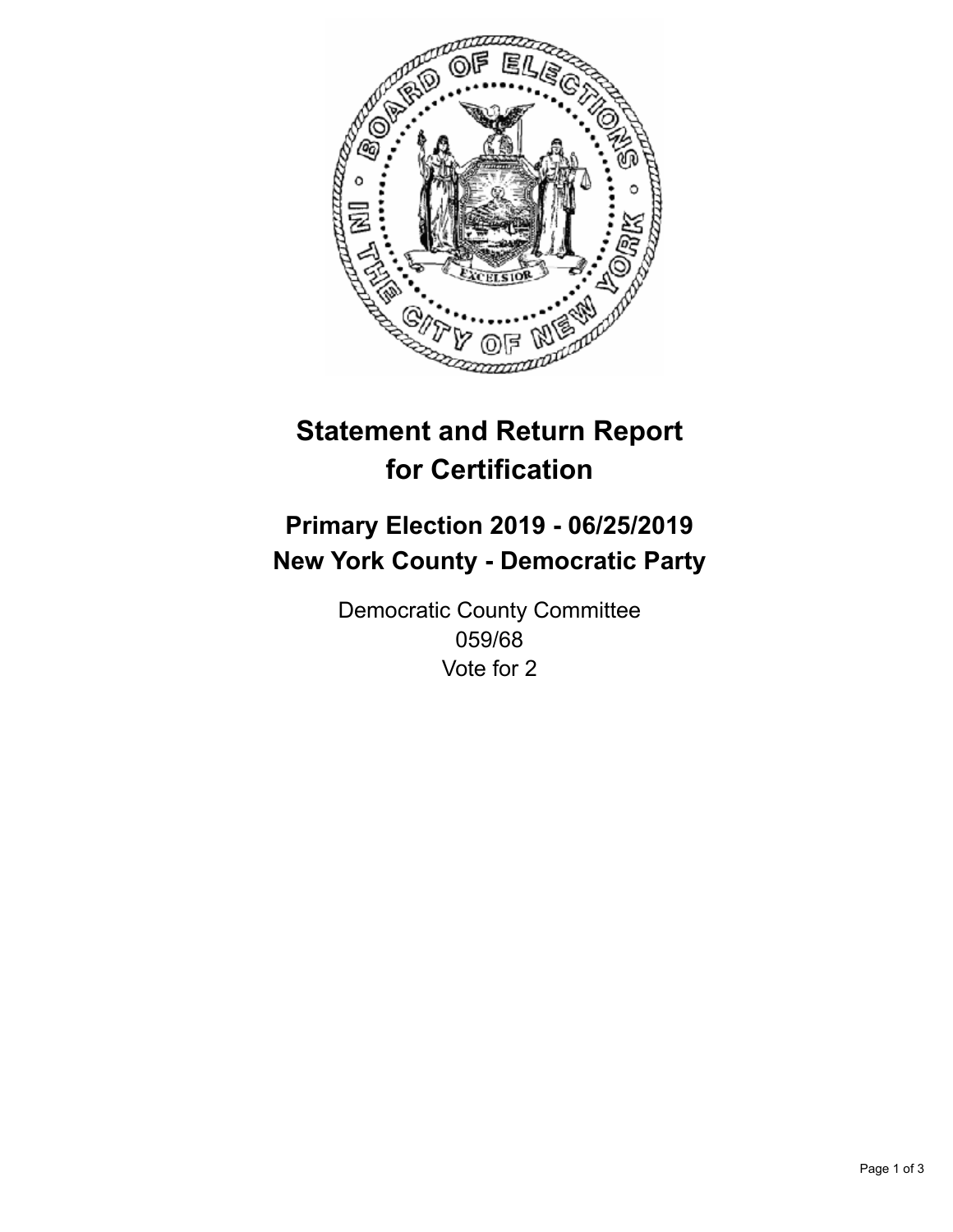

## **Assembly District 68**

| <b>PUBLIC COUNTER</b>                                    | 13 |
|----------------------------------------------------------|----|
| <b>MANUALLY COUNTED EMERGENCY</b>                        | 0  |
| ABSENTEE / MILITARY                                      |    |
| AFFIDAVIT                                                | 2  |
| <b>Total Ballots</b>                                     | 16 |
| Less - Inapplicable Federal/Special Presidential Ballots | 0  |
| <b>Total Applicable Ballots</b>                          | 16 |
| <b>LEONA SHOEMAKER</b>                                   | 5  |
| <b>HERBERT SMITH</b>                                     | 12 |
| <b>JACQUELINE HARTMAN</b>                                | 2  |
| <b>Total Votes</b>                                       | 19 |
| Unrecorded                                               | 13 |